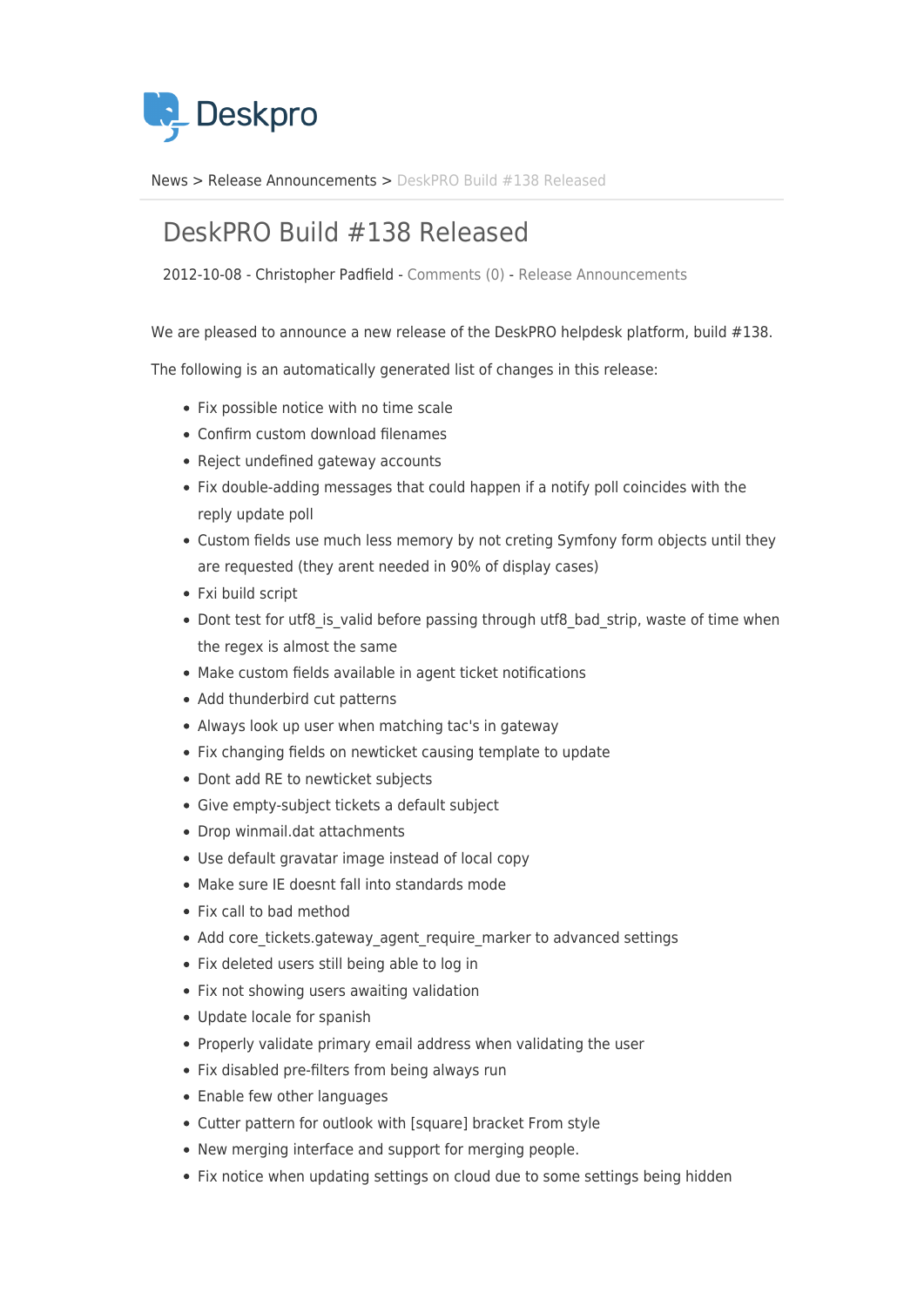- Fix notify email not saving, handle errors during triggers a bit more elegantly with better logging
- Fix restoring inline images in attachment articles during import
- Fix email reader not being set in gateway, which would cause triggers based on email content to fail
- Fix attachments on articles not being listed
- Fix cleaning of invalid utf8 chars
- Prevent bad phrase from causing fatal error with plurals, fix error with chooser when lang does not have a translation for a plural phrase but the locale uses non-english rules
- Add some missing trigger term summaries
- Log build num instead of time
- Build script to recreate log items, delete old trigger
- Reduce time to keep old sendmail objects around
- Add command to move all blobs to fs in one go, then drop/recreate blobs\_storage table
- Remove old log items after 3 days
- A couple RTL bug fixes.
- Change language picker to show flags.
- Record time since window loaded when submitting is error logs, require input to send feedback about js error
- Correct can-delete permission check
- Fix redirection to /index.php/ that includes query string, fix admins not getting email when resetting their pass
- Dont output apc warnings (still log them though)
- Small change to Generic cutter to cut 'reply above' marks in plaintext emails
- Ensure that HipChat messages encode non-ASCII characters correctly.
- Fix users closing ticket with feedback form setting closed (archived) instead of resolved
- Fix priority names in trigger criteria
- When editing ug, show permissions granted through 'everyone' as on
- Dont log standard permission errors
- Fix ticket org not being updated when updating org on a user
- If a ticket is associated with a RTL language, ensure that agents view the messages and reply correctly.
- Put back core.email validation setting, still used for reg form
- Make validation permissions work
- Automatically detect the language to use based on the user's preferences as set in their browser.
- Remove main-rtl.css file as RTL-specific adjustments can be made directly in main.css.